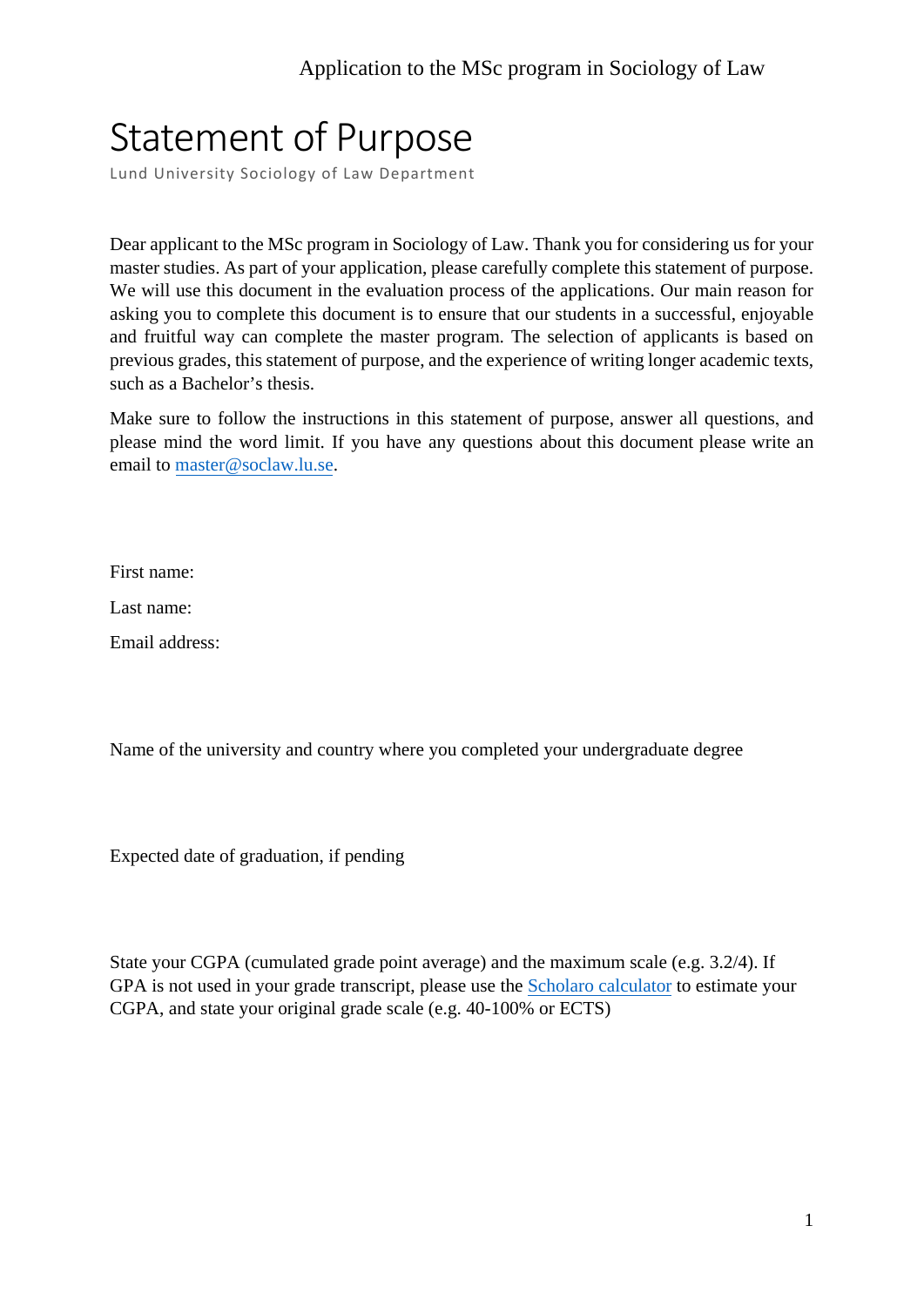**Question 1**: What are your reasons for applying to this program? (Max 200 words)

**Question 2**: Reflect on how your prior knowledge have made you prepared for studying Sociology of Law. Mention some of your previous courses and/or prior knowledge acquired otherwise (e.g. work, extracurricular activities). (Max 200 words)